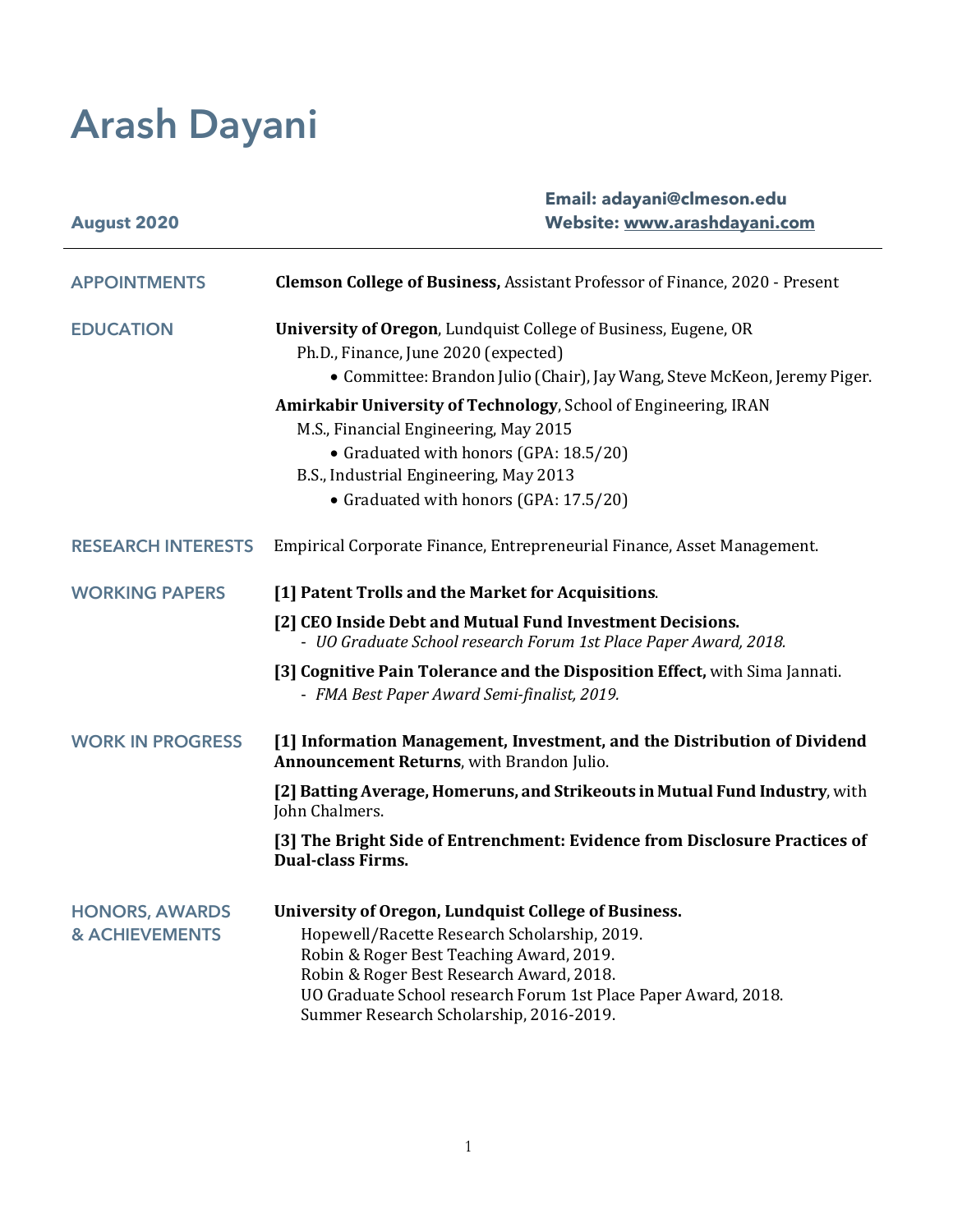| <b>TEACHING</b><br><b>EXPERIENCE</b>      | <b>Sole Instructor:</b><br>Finance: Value Through Capital (BA 318)<br>Undergraduate Course, Lundquist College of Business, University of Oregon.<br>Fall 2018   60 students   Teaching Evaluation: 4.3/5<br>- Robin & Roger Best Teaching Award.<br>Winter 2018   60 students   Teaching Evaluation: 4.1/5<br>Fall 2016   60 students   Teaching Evaluation: 4.1/5<br>- College-level Teaching Evaluation for BA318 (2016-2019): 3.75/5 |
|-------------------------------------------|-----------------------------------------------------------------------------------------------------------------------------------------------------------------------------------------------------------------------------------------------------------------------------------------------------------------------------------------------------------------------------------------------------------------------------------------|
|                                           | <b>Teaching Assistant:</b><br><b>Financial Markets and Investment (FIN 380)</b><br>Prof. Jay Wang, Lundquist College of Business, 2018, 2019.<br><b>Derivatives Markets and Financial Institutions (FIN 463)</b><br>Prof. Youchang Wu, Lundquist College of Business, 2016, 2017.<br><b>Financial Management (FIN 316)</b><br>Prof. Vineet Bhagwat, Lundquist College of Business, 2018, 2019.                                          |
|                                           | <b>Teaching Training:</b><br><b>Advanced Graduate Teaching Initiative Certificate</b><br>Graduate School Teaching Effectiveness Program, University of Oregon.<br>- 40 hours of workshops, courses, projects, and mentorship.                                                                                                                                                                                                           |
| <b>PRESENTATIONS</b>                      | 2020: Binghamton University, Virginia Tech, Clemson University, Analysis<br>Group LA, Cornerstone LA, Eastern Finance Association (Canceled).<br>2019: Oregon State University, San Diego State University, Financial<br>Management Association Annual Meeting, University of Oregon.<br>2018: Financial Management Association Annual Meeting, University of<br>Oregon.                                                                |
| <b>SERVICE</b>                            | <b>University of Oregon</b><br><b>Ph.D. Student Representative</b><br>Lundquist College of Business PhD Program Committee, 2018-2019                                                                                                                                                                                                                                                                                                    |
|                                           | <b>Amirkabir University of Technology</b><br><b>Board Member</b><br>School of Engineering Undergraduate Students Association, 2012-2013<br><b>Co-President</b><br>School of Engineering Graduate Students Association, 2015                                                                                                                                                                                                             |
| <b>LANGUAGES</b><br><b>&amp; SOFTWARE</b> | English (fluent)<br>Farsi (native)<br>Stata (Advance), MATLAB (Advance), LATEX (Advance).<br>Python (Intermediate)                                                                                                                                                                                                                                                                                                                      |
| <b>PROFESSIONAL</b><br><b>MEMBERSHIPS</b> | American Finance Association, Financial Management Association<br>Society for Financial Studies, Western Finance Association                                                                                                                                                                                                                                                                                                            |